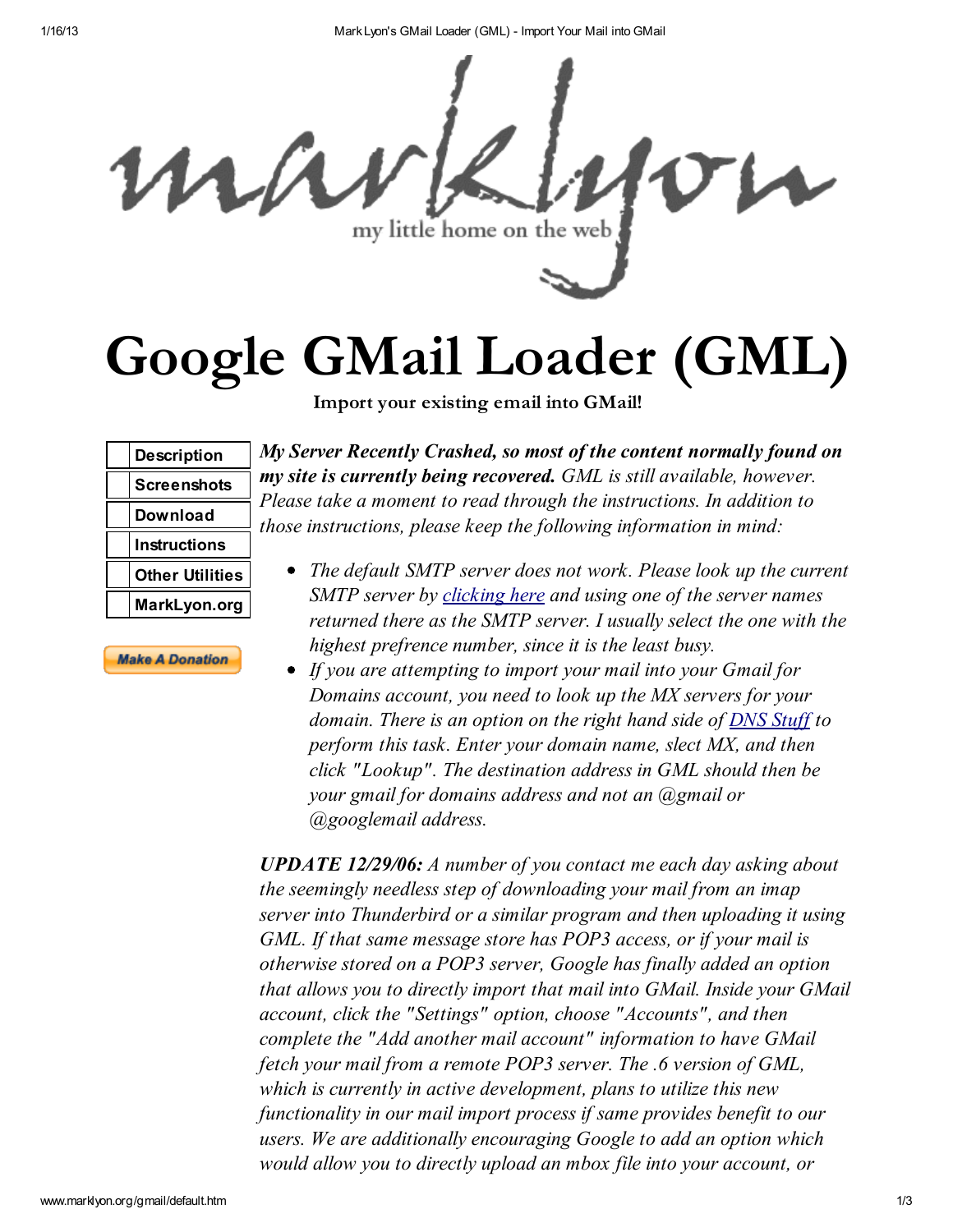1/16/13 MarkLyon's GMail Loader (GML) - Import Your Mail into GMail

*download the entire contents of your GMail account as an mbox for backup.*

[Google](http://www.google.com/) recently announced the arrival of their 1GB web-based email account, **[GMail](http://www.gmail.com/).** Many people, including myself tried quite hard to get an invitation to join the public beta, and I eventually was able to get an account thanks to a friend at [ArsTechnica](http://episteme.arstechnica.com/eve/ubb.x?a=tpc&s=50009562&f=34709834&m=584002774631).

Some of the benefits of GMail are the large storage space, easy labeling of messages (instead of sorting into folders), and quick Google-powered searching. As an email packrat, I jumped at the opportunity to have all my email easily searchable. I decided I would import all my old email from Netscape Communicator 4.7 (which had messages in it dating back to 1994). There was no upload feature included with GMail, however.

So I wrote one.

Originally, the GMail Loader only worked with mBox format files (because it is all I needed) and was command line based. As others asked for similar functions, I began to expand it. Today, the GMail Loader is a graphical, cross-platform, Python based utility that supports two  $\frac{mBox}{mBox}$  $\frac{mBox}{mBox}$  $\frac{mBox}{mBox}$  formats (Netscape, Mozilla, Thunderbird, Most Other Clients), [MailDir](http://cr.yp.to/proto/maildir.html) (Qmail, others), <u>[MMDF](http://www.faqs.org/faqs/mail/mmdf-faq/part1/)</u> (Mutt), <u>[MH](http://www.ics.uci.edu/~mh/)</u> (NMH), and <u>[Babyl](http://www.leapforum.org/published/internetEmail.hyperlatex/index_29.html)</u> (Emacs RMAIL). Eventually, I plan to add support for direct sending of  $\underline{\text{MAP}}$  accounts, and am working on a library that can read and export Microsoft Outlook [PST](http://www.mailnavigator.com/reading_ms_outlook_pst_files.html) files. Until that time, try the [ReadPST](http://www.marklyon.org/gmail/gmailapps.htm) utility found on the "Other Utilities" page.

The application works by reading your existing mail files, and forwarding them to GMail. It does not delete the mail from your local computer. Email can be set to arrive at GMail in either your 'Inbox' or 'Sent Mail'.

GML is free and is licensed to you under the GNU General Public License. There is a [pre-compiled](http://www.gnu.org/copyleft/gpl.html) windows version avaiable as well as a source only distribution for other operating systems. Please see the download page for more [information.](http://www.marklyon.org/gmail/download.htm)

I'd like to thank the many people whose assistance have been invaluable. There are too many people to name, but many of you have sent me copies of broken inbox files, or bug reports, or even suggestions for features and copies of your modifications. Where possible, all of your suggestions were included in the latest release. If you encounter problems with the application, help make the next version better by sending me a message at [marklyon@gmail.com](mailto:marklyon@gmail.com). Please include a copy of your log, or if you're using the command line version, the most recent output of the script and the command line you used.

If you'd like to learn more about GMail, or find a palce to have your general questions answered, I'd recommend the GMail Users [Group](http://groups-beta.google.com/group/Gmail-Users) or the Ars [Technica](http://episteme.arstechnica.com/eve/ubb.x) Forums.